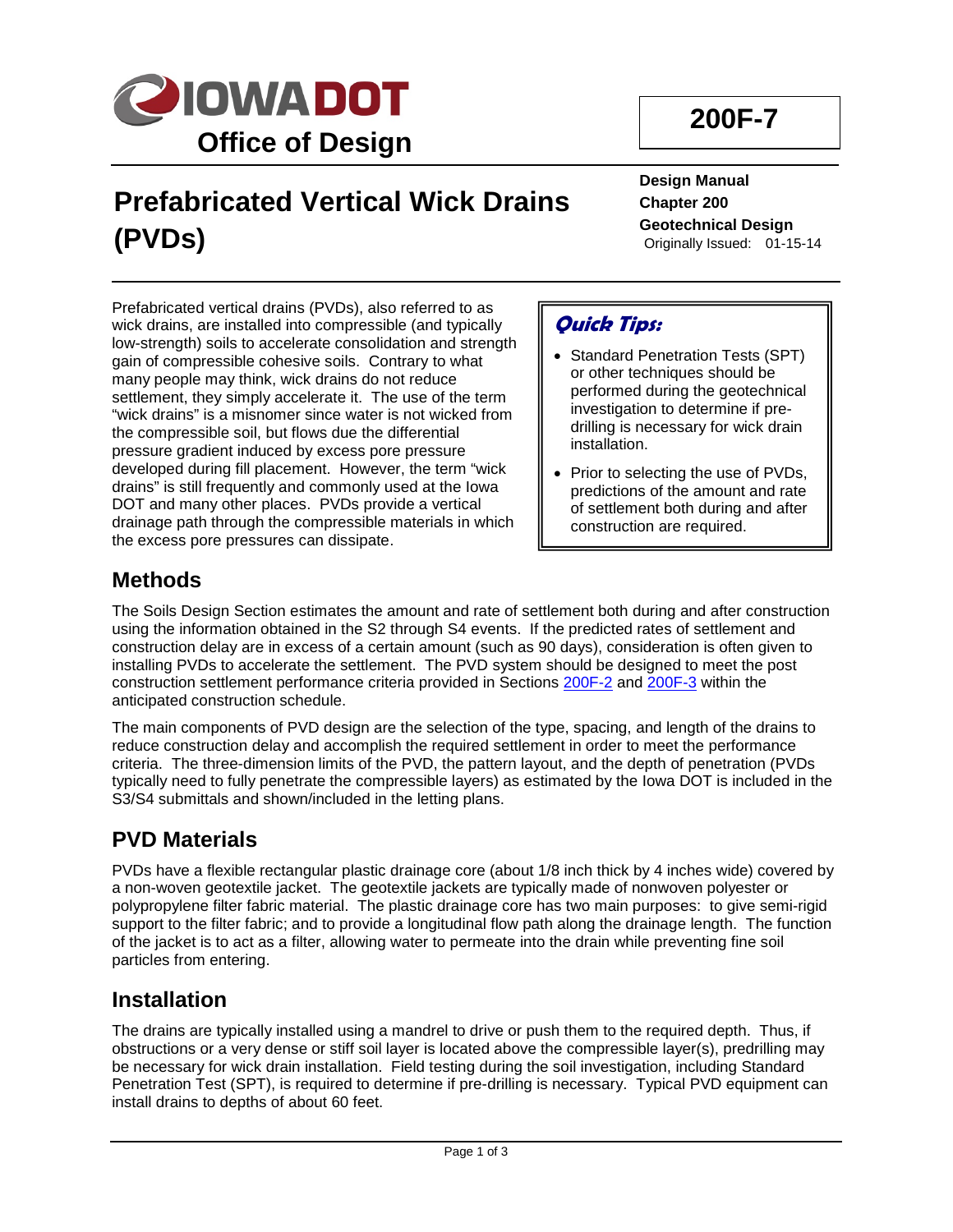In addition, a minimum 2 to 3 foot thick sand drainage blanket with internal drainage lines and appropriate outlets that allow gravity drainage is typically placed across the ground surface prior to installing PVDs. After the PVDs are installed, the fill embankment, and possibly a surcharge fill, are placed above the drainage blanket. During consolidation, this blanket and its drainage system then allows water to drain horizontally away from the base of the new embankment. In some instances, prefabricated drainage strips that are horizontally positioned over the tops of the PVDs can be used instead of a sand blanket.

## **Design**

Although vertical sand drains are still used (and are actually preferred in some instances), PVDs have generally replaced vertical sand drains. PVD design theories were adapted from sand drain design. The primary purpose of PVDs is to reduce the drainage path distance and subsequently decrease the time for settlement, which allows strength gain to occur. To accomplish this purpose, PVDs are typically installed on a rectangular or triangular grid pattern to reduce the flow distance for dissipation of excess pore water pressures that occur in compressible clay (or other) layers as a result of fill placement. Design of the drains requires proper evaluation of the soil and its vertical and horizontal drainage properties, and the effects of installation on the soil. Design parameters are also dependent on the scale of the project, construction schedule, and uniformity of the soil conditions. Simple projects can be analyzed with hand calculations (outlined in NAVFAC, 1982) or with the use of a spreadsheet program. Commercially available computer programs can be used for analyses where the rate of loading becomes more complex and hand solutions become impractical.

The following section outlines the main input parameters that influence the design of a PVD system.

#### **Horizontal Consolidation Coefficient (ch)**

The horizontal consolidation coefficient  $(c<sub>h</sub>)$  can be estimated using the vertical consolidation coefficient  $(c_{v})$  resulting from one dimensional laboratory testing (Office of Materials Iowa Test Method 105). The horizontal consolidation coefficient  $(c<sub>h</sub>)$  is evaluated using the following relationship:



where:

 $k_h$  =horizontal soil permeability

 $k_v$  =vertical soil permeability

The ratio  $k_p/k_v$  is referred to as the "ratio of permeability". It typically ranges from 1 to 5 at strain levels within disturbed soil. This ratio can also be expected to vary with soil sensitivity and the presence or absence of preferential flow pathways. In uniform clays,  $k_h/k_v$  ranges from 1.2 to 1.5. A conservative approach in uniform clays is to assume a  $k_p/k_v$  of 1, which makes  $c_p$  equal to  $c_v$ . If the clays contain silt and sand seams and lenses, the  $k_h/k_v$  typically ranges between 2 to 4 and is a function of the sand seam/lens density.

#### **Equivalent Circular Drain Diameter**

The equivalent circular drain diameter of a PVD has been determined using various methods and is a function of the PVD material dimensions. Equivalent circular diameters general range from 1.6 to 5.5 inches with the most common being 2.4 inches.

#### **Drain Influence Zone/Spacing**

The diameter of the influence cylinder, D, is a function of the drain spacing only. When using an equilateral triangular pattern, the diameter of the cylinder of influence, D, is 1.05 times the spacing between each drain. In a square pattern, D is 1.13 times the spacing between drains. Typically, to achieve approximately 90 percent consolidation in 3 to 4 months, designers often choose drain spacing between 3 to 5 feet in homogeneous clays, 4 to 6 feet in silty clays, and 5 to 6.5 feet in coarser soils.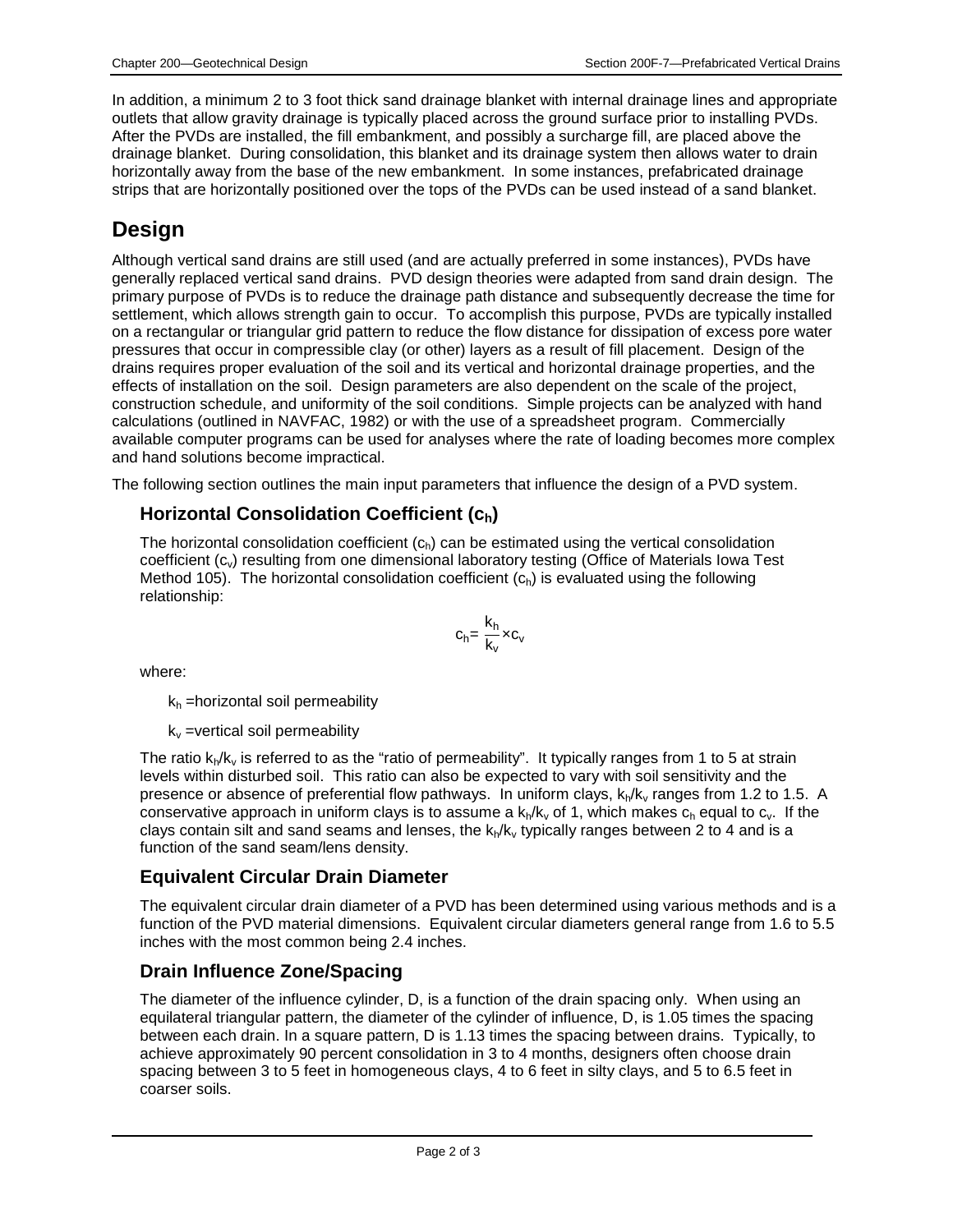#### **Time**

The time duration required to achieve the desired average degree of consolidation to meet the postconstruction settlement criteria is a function of PVD spacing, and the embankment height and surcharge loading (if a surcharge above the normal embankment height is used). Typically, time is used as a constant (normally set to meet a specific construction schedule) The height of the embankment and possible surcharge (if used) and the PVD spacing are used as variables. In order to increase the PVD spacing and reduce the number of PVDs installed, a surcharge embankment can be included in the design to achieve the same amount of consolidation over the same time period. The addition of surcharge using a constant PVD spacing will also reduce the time for consolidation to occur.

#### **References**

- 1. Federal Highway Administration, 1986. Prefabricated Vertical Drains Volume 1, Report No. FHWA/RD-86/168.
- 2. Elias, V., Welsh, J., Warren, J., Lukas, R., Collin, J.G., and Berg, R.R., 2006. Ground Improvement Methods, Volumes I and II, FHWA NHI-06-019 and FHWA NHI-06-020, US Dept. of Transportation, Federal Highway Administration.
- 3. NAVFAC, 1982. Design Manual: Soil Mechanics, Foundations, and Earth Structures, DM-7.